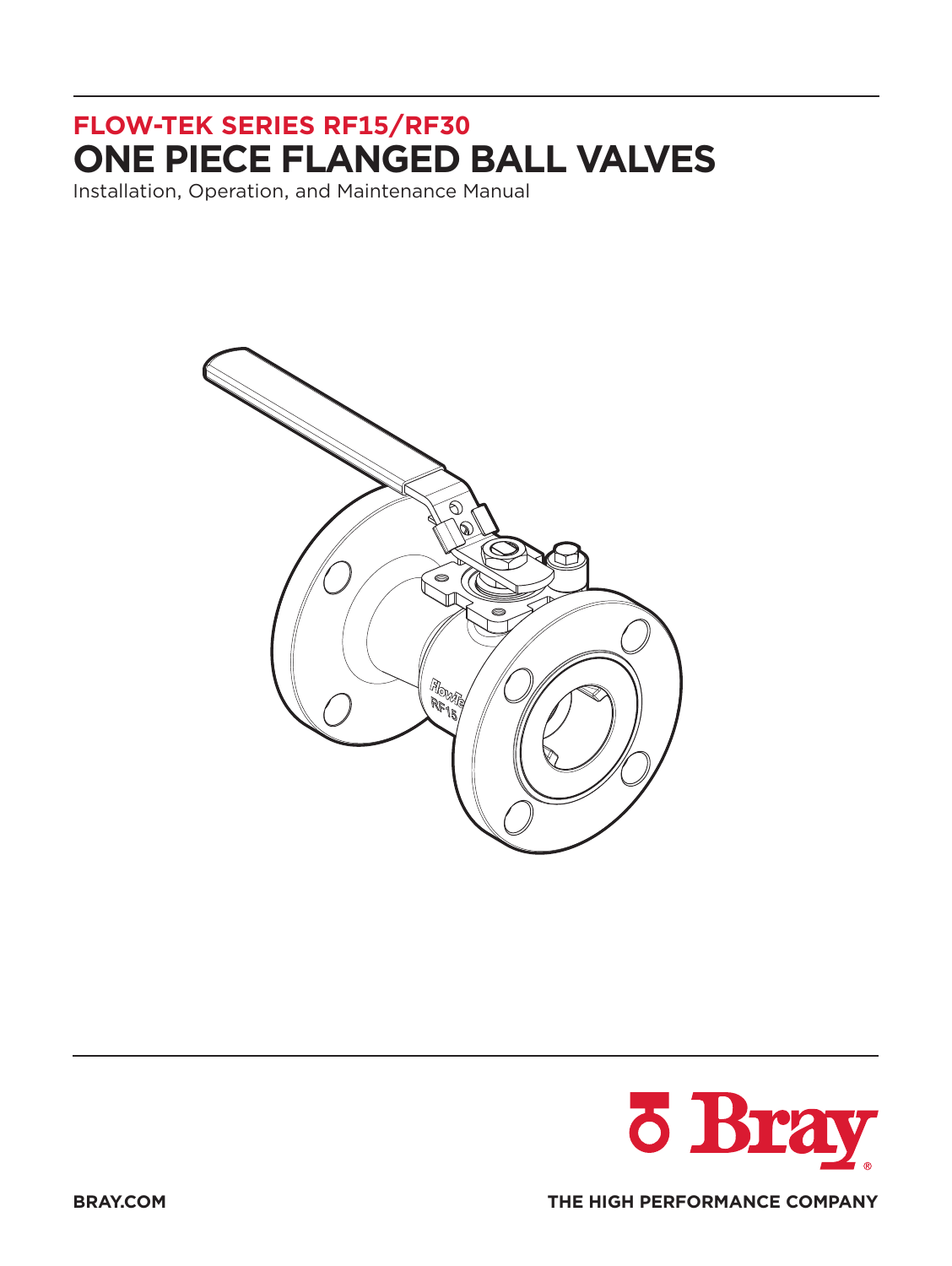Installation, Operation, and Maintenance Manual



#### **CONTENTS**

| 1.0  |  |
|------|--|
| 2.0  |  |
| 3.0  |  |
| 4.0  |  |
| 5.0  |  |
| 6.0  |  |
| 7.0  |  |
| 8.0  |  |
| 9.0  |  |
| 10.0 |  |
| 11.0 |  |
| 12.0 |  |
| 13.0 |  |
| 15.0 |  |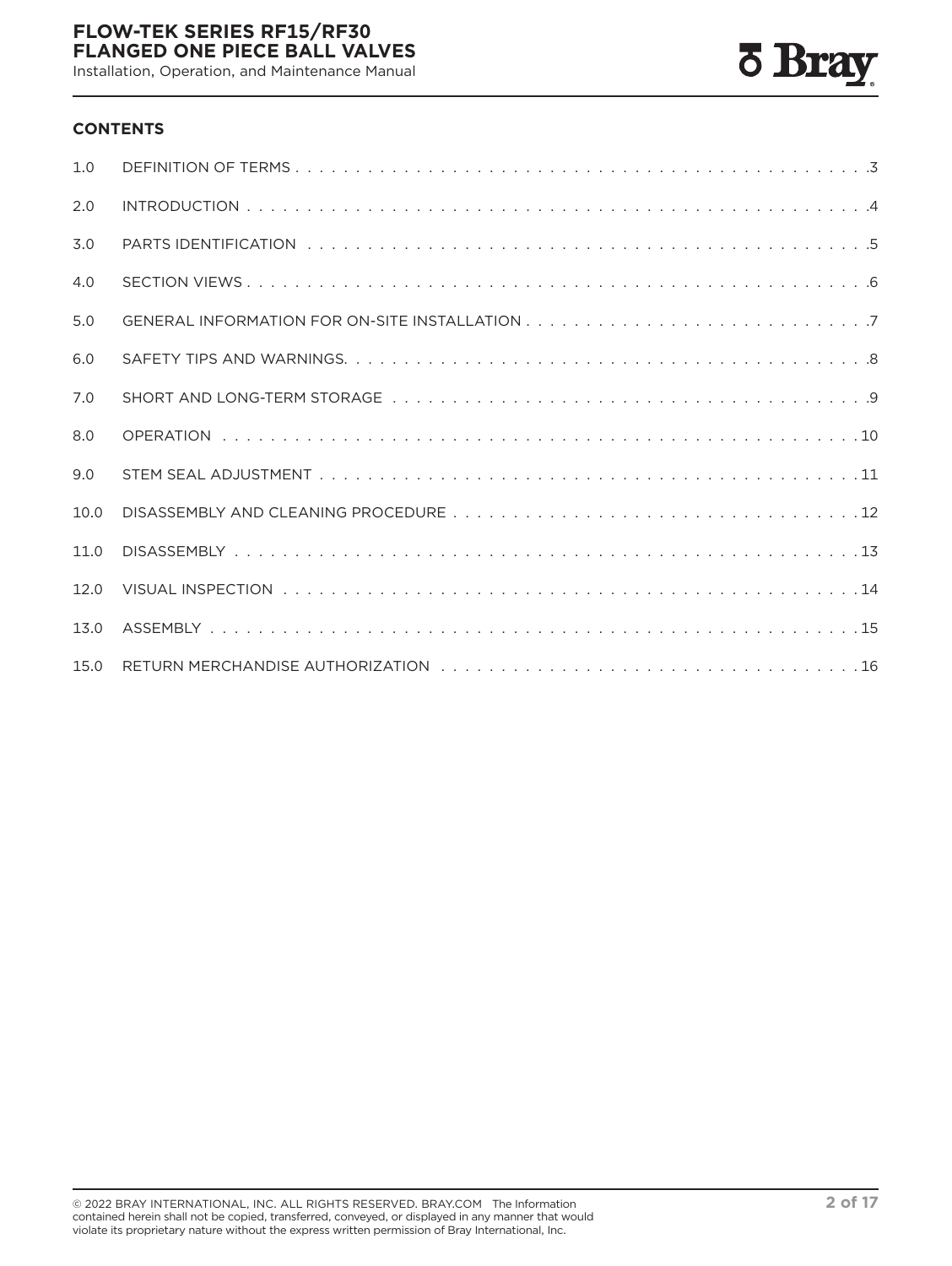<span id="page-2-0"></span>Installation, Operation, and Maintenance Manual

#### **READ AND FOLLOW THESE INSTRUCTIONS CAREFULLY. SAVE THIS MANUAL FOR FUTURE USE.**

#### **1.0 DEFINITION OF TERMS**

All information within this manual is relevant to the safe operation and proper care of your Bray valve. Please understand the following examples of information used throughout this manual.



#### **DANGER**

Indicates a potentially hazardous situation which, if not avoided, will result in death or serious injury.



#### **WARNING**

Indicates a potentially hazardous situation which, if not avoided, could result in death or serious injury.



#### **CAUTION**

Indicates a potentially hazardous situation which, if not avoided, could result in minor or moderate injury.



#### **NOTICE**

Used without the safety alert symbol, indicates a potential situation which, if not avoided, may result in an undesirable result or state, including property damage.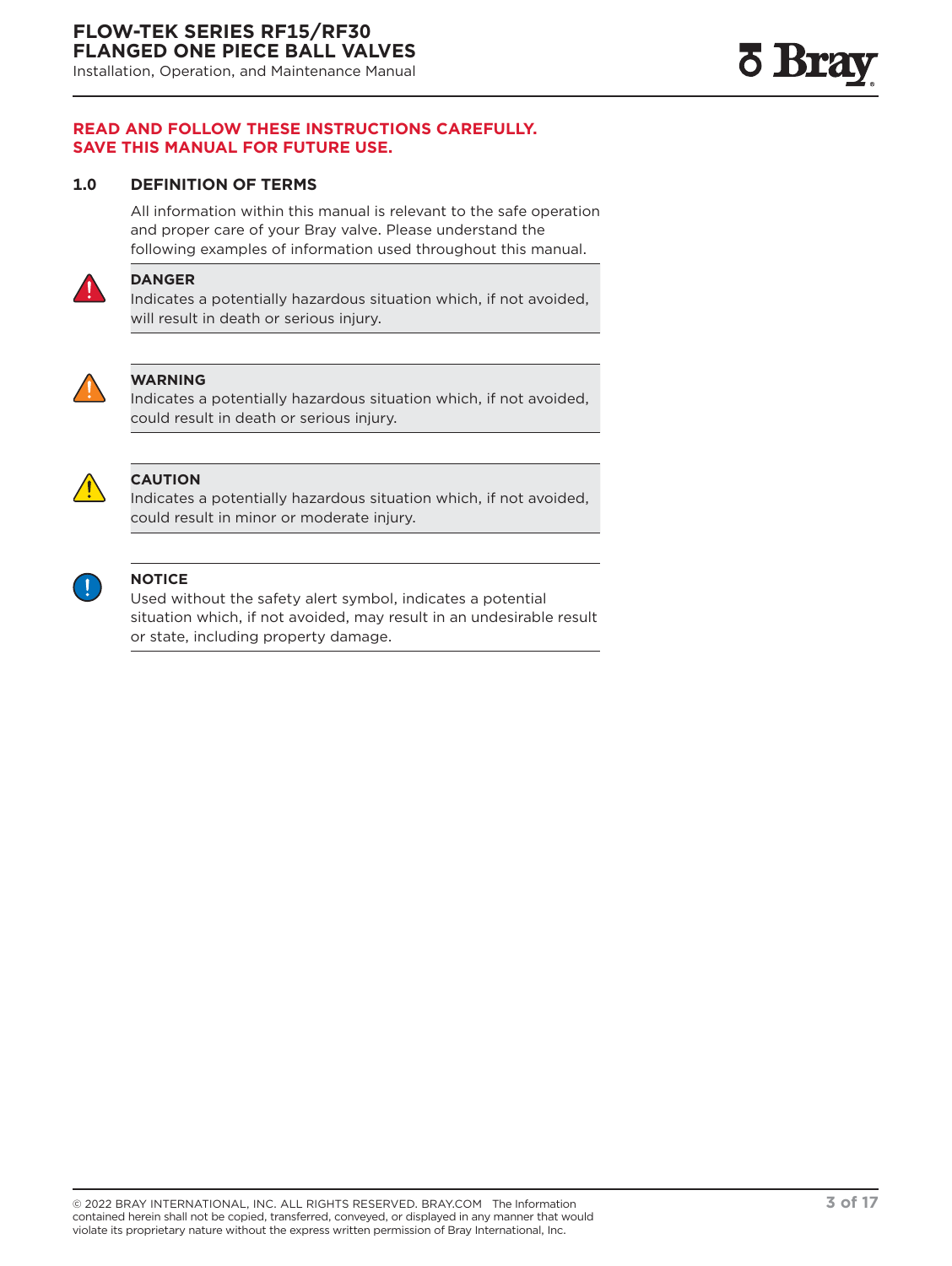#### <span id="page-3-0"></span>**2.0 INTRODUCTION**

The design features of this valve include a one piece construction body which results in simplified maintenance and trouble free operation. These valves feature a "free floating" ball. The ball is not fixed, but is free to move with the line pressure. As a result of this feature, these valves are capable of tight shut-off with flow in either direction or dead-ended, regardless of the position of the valve in the line.

The downstream seat, opposite the pressurized side of a closed valve, must carry the load exerted by the line pressure on the ball, while the upstream seat is subject to little load or wear. For this reason, it is sometimes possible to increase useful seat life by turning the valve end-for-end in the pipeline.

<u>o</u> Bra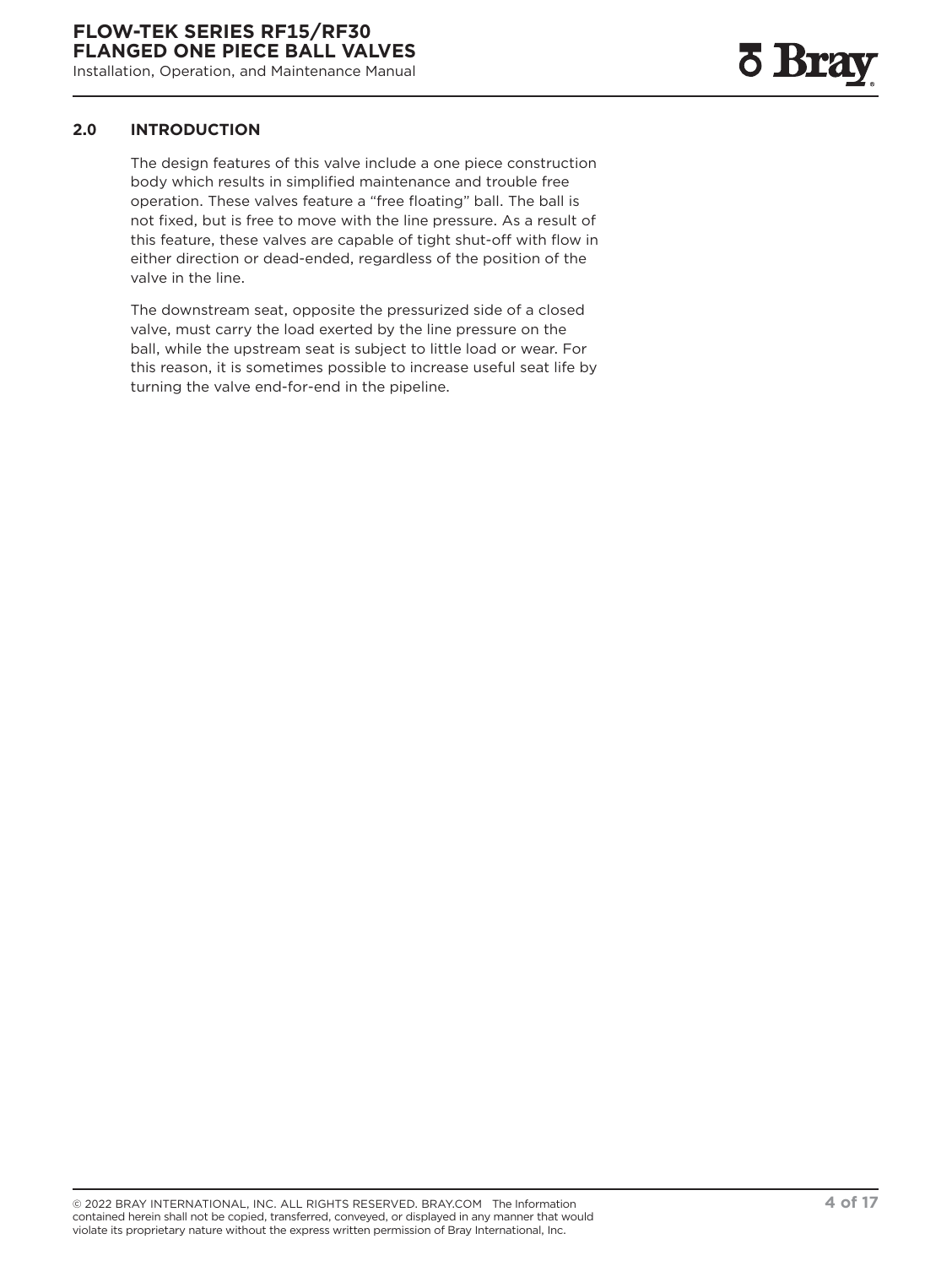<span id="page-4-0"></span>Installation, Operation, and Maintenance Manual

# Bra



© 2022 BRAY INTERNATIONAL, INC. ALL RIGHTS RESERVED. BRAY.COM The Information **5 of 17** contained herein shall not be copied, transferred, conveyed, or displayed in any manner that would violate its proprietary nature without the express written permission of Bray International, Inc.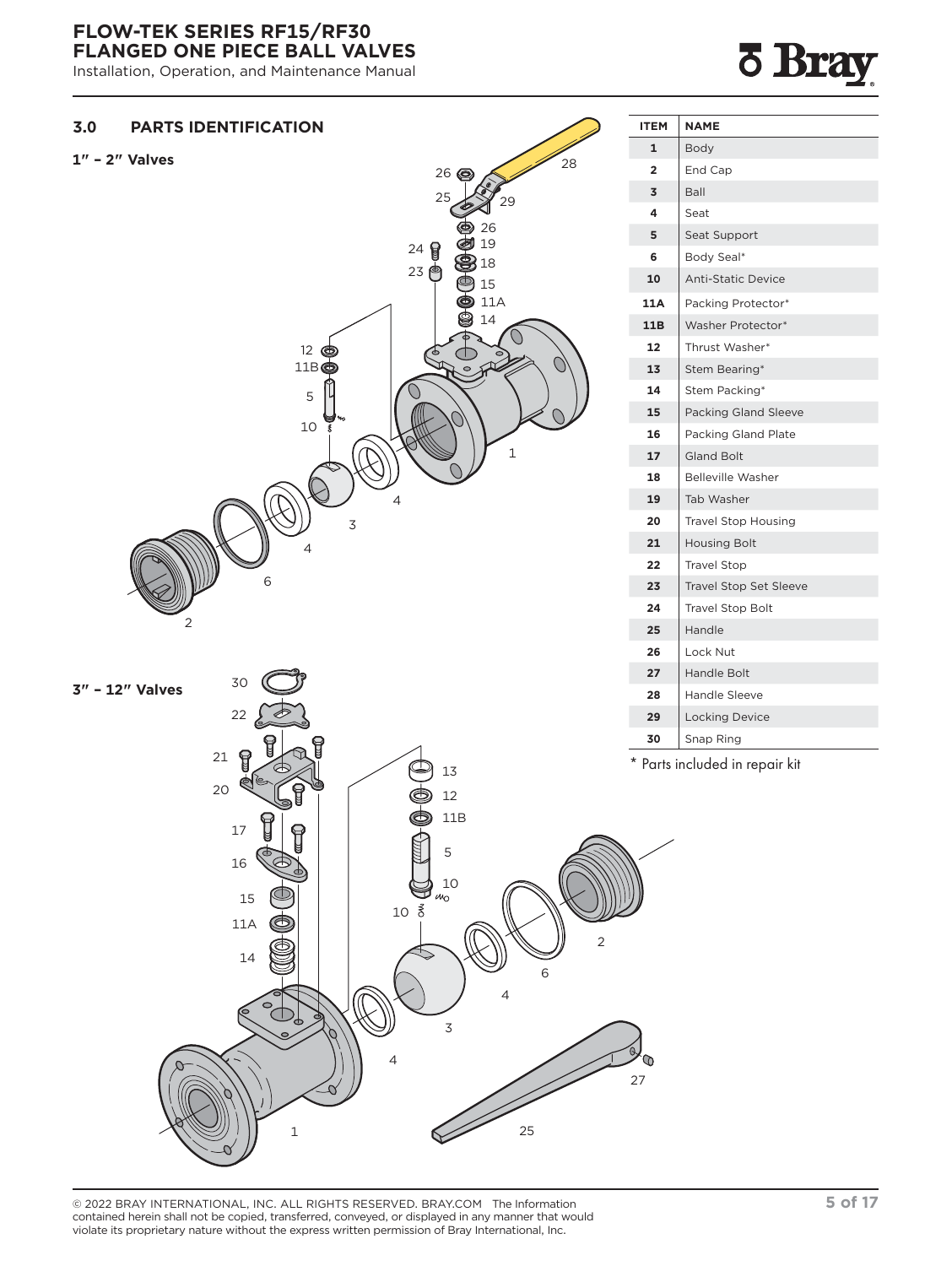<span id="page-5-0"></span>Installation, Operation, and Maintenance Manual



#### **4.0 SECTION VIEWS**



**1" – 2" Valves**

Dimensions may be found in product literature

**3"–12" Valves**

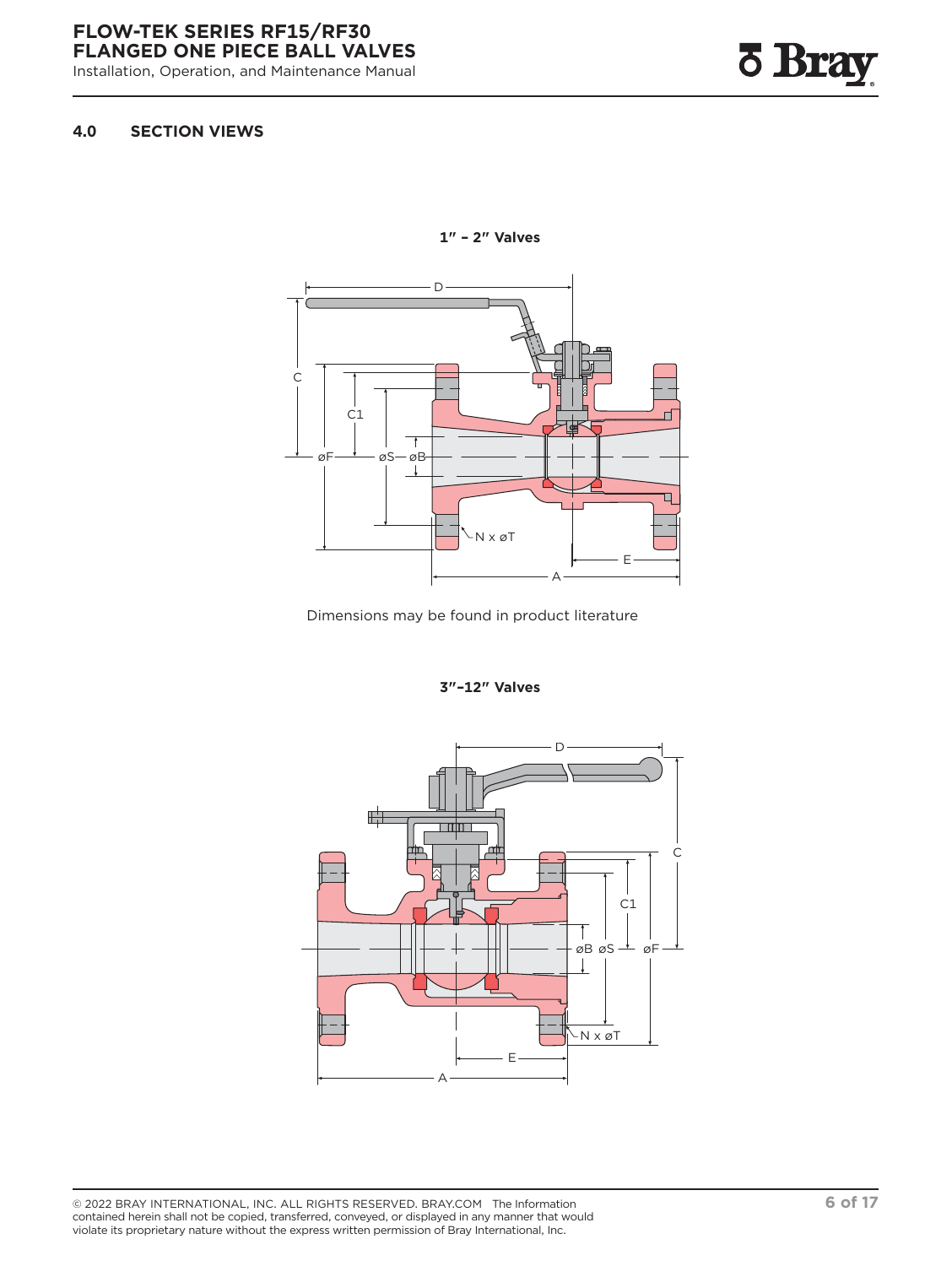#### <span id="page-6-0"></span>**5.0 GENERAL INFORMATION FOR ON-SITE INSTALLATION**

The valve may be installed in any orientation on the pipeline and should be installed in the full open position

Before installing the valves, the pipes must be flushed clean of dirt, burrs, and welding residues, or the seats and ball surface will be damaged. If for any reason the valve is installed prior to flushing of the piping system, the valve must remain in the full open position until the piping system has been fully flushed clean of debris.

For hydrostatic testing of the piping system, the valves must be placed in the half open position prior to pressurizing the system. If the valve is installed in a dead-end position on the piping, the valve must be placed in the half open position and equipped with a blind flange prior to pressurizing the system.

**NOTICE**

**Hydrostatic system testing with the valve in the closed position may result in damage to the valve seats, affecting their ability to create a proper seal.** Failure to implement the installation and testing instructions as outlined, resulting in a valve failure, will void the warranty coverage of the product.

#### **5.1 Use**

The valve should be maintained as part of a preventative maintenance program and in accordance with manufacturer's recommended pressure, temperature and corrosion limits to insure a long service life. During shipment, storage, and in operation, the valve should be fully open or fully closed ("open" is preferred for shipping and storage). Do not use in throttling service without investigating flow and pressure conditions.



#### **WARNING**

Before installing this equipment, confirm that it is suitable for the intended service.

The identifications tags describe the maximum allowable service conditions for this product.

Be sure that the installation is protected by appropriate pressure control and safety devices to insure that acceptable limits are not exceeded.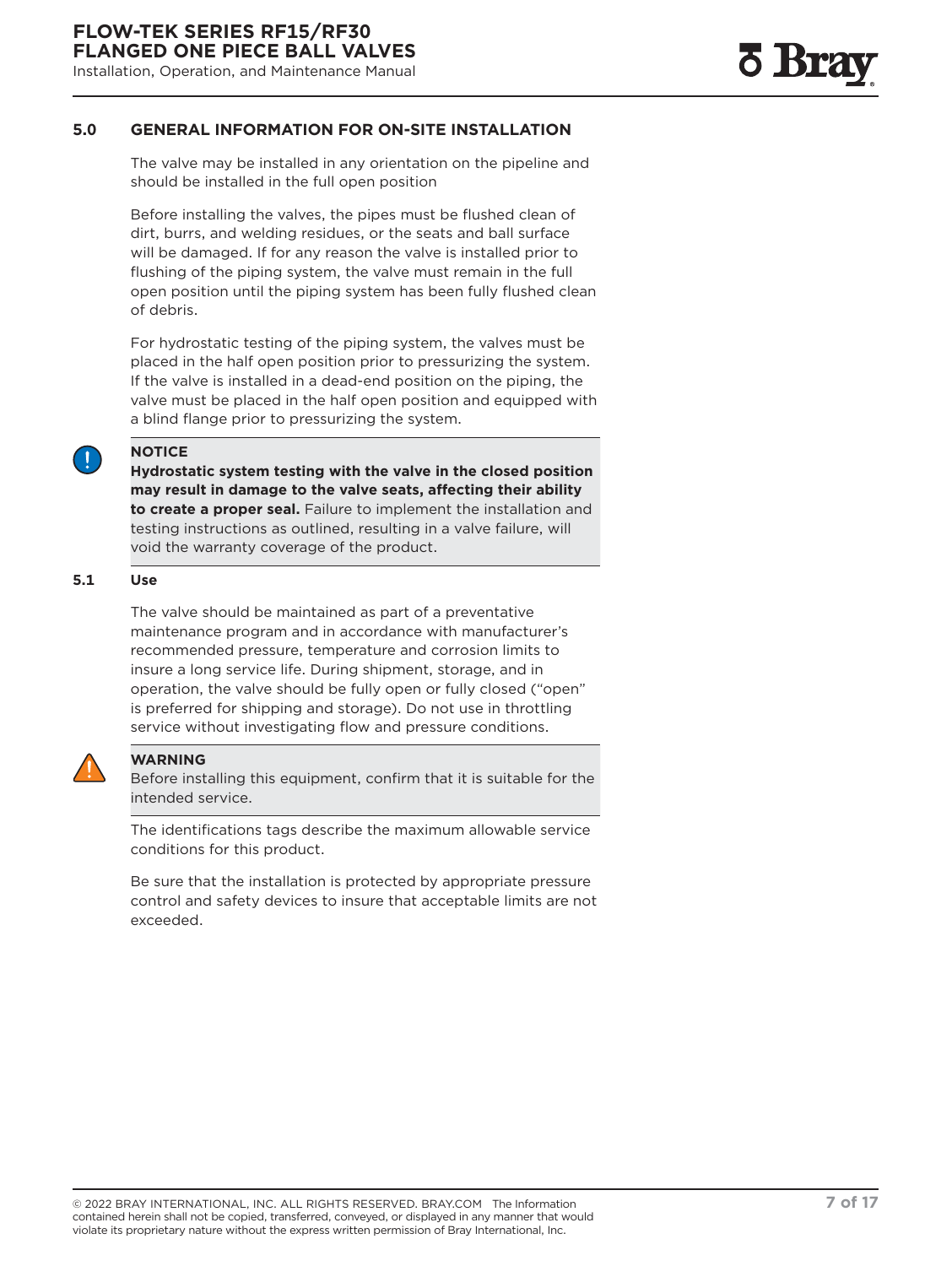#### <span id="page-7-0"></span>**6.0 SAFETY TIPS AND WARNINGS**

- 1. Before installation confirm that valve is suitable for the intended service.
- 2. Make sure that line is depressurized and drains are open/ monitored during installation.
- 3. Before working on valve being in service make sure that service media has been flushed and line is safe. Make sure that all applicable MSDS sheets are available. Follow all safety related procedures.
- 4. Before disassembly valve shall be cycled several times to assure there is no pressure trapped in body cavity.
- 5. During assembly make sure that all threaded connections are safe and have proper engagement.
- 6. During the pressure test of reassembled valve follow all safety precautions to avoid possible injury. (Use of proper test equipment, correct parts assemblies, follow test procedures.)
- 7. While line is under pressure DO NOT remove packing gland or any other valve parts.

<u> 5 Bra</u>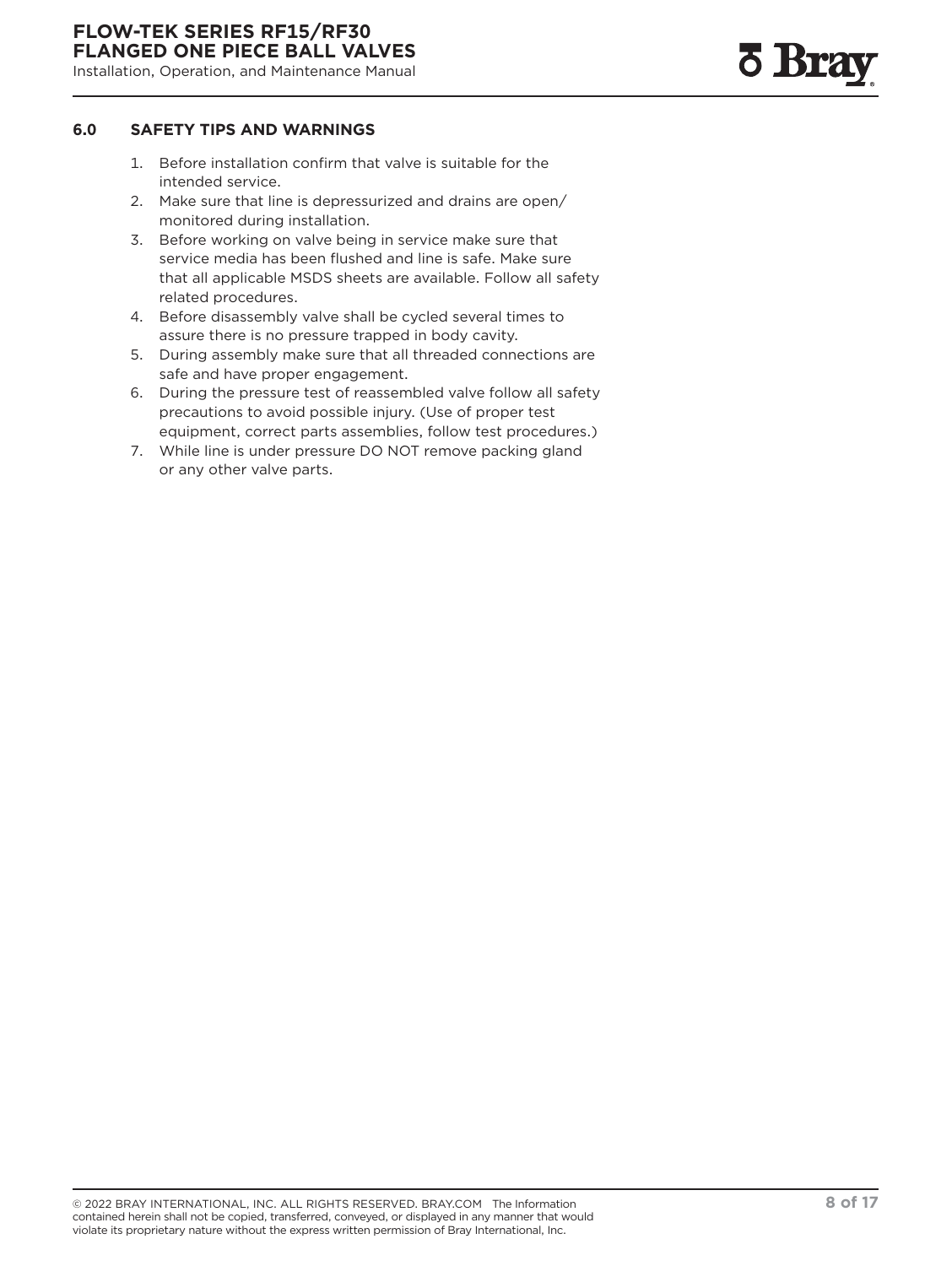#### <span id="page-8-0"></span>**7.0 SHORT AND LONG-TERM STORAGE**

#### **7.1 Short-Term Storage**

Short-term storage is defined as storage of products and equipment to be used in the construction of a project for periods of one to three months. Short-term storage must be carried out in a controlled manner as follows:

- 1. Valves must be stored in a closed, clean, and dry environment.
- 2. Ball valves should be stored in the fully open position to protect the ball and seats.
- 3. Ball valves should remain in the original shipping container and be placed on pallets of wood or other suitable materials. End protectors should remain on the valve ends to prevent the entrance of dirt, and removed only at time of installation.

#### **7.2 Long-Term Storage**

Long-term storage is defined as storage of products and/or equipment for periods longer than 3 months. Long-term storage must be carried out in a controlled manner as follows:

- 1. Valves must be stored in a closed, clean, and dry environment.
- 2. Ball valves should be stored in the fully open position to protect the ball and seats.
- 3. Ball valves should remain in the original shipping container and be placed on pallets of wood or other suitable materials. End protectors should remain on the valve ends to prevent the entrance of dirt, and removed only at time of installation.
- 4. Periodically, the valves should be checked to ensure the above conditions are maintained.

These are general guidelines for valve storage. Please consult the factory for information regarding specific requirements.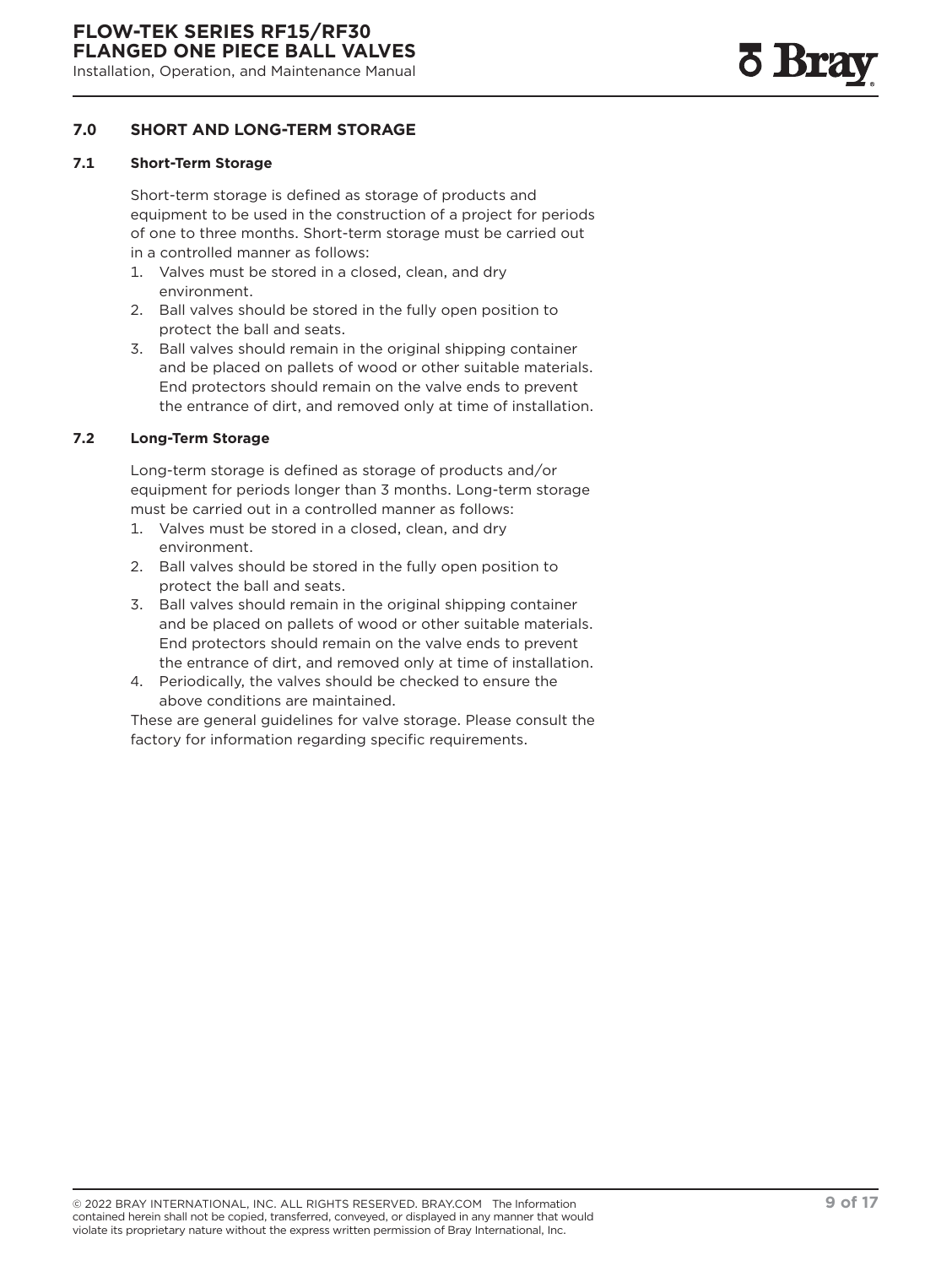#### <span id="page-9-0"></span>**8.0 OPERATION**

Operation of the valve is done by turning the handle a 1/4 turn (90 degree turn). Clockwise to close, counter clockwise to open.

#### **8.1 Valve Open Position**

The handle is parallel with the pipeline.

#### **8.2 Valve in closed Position**

The handle is perpendicular to the pipeline.

Valves with actuators should be checked for actuator-valve alignment. Misalignment will result in high operational torque and damage to valve stem and seals.

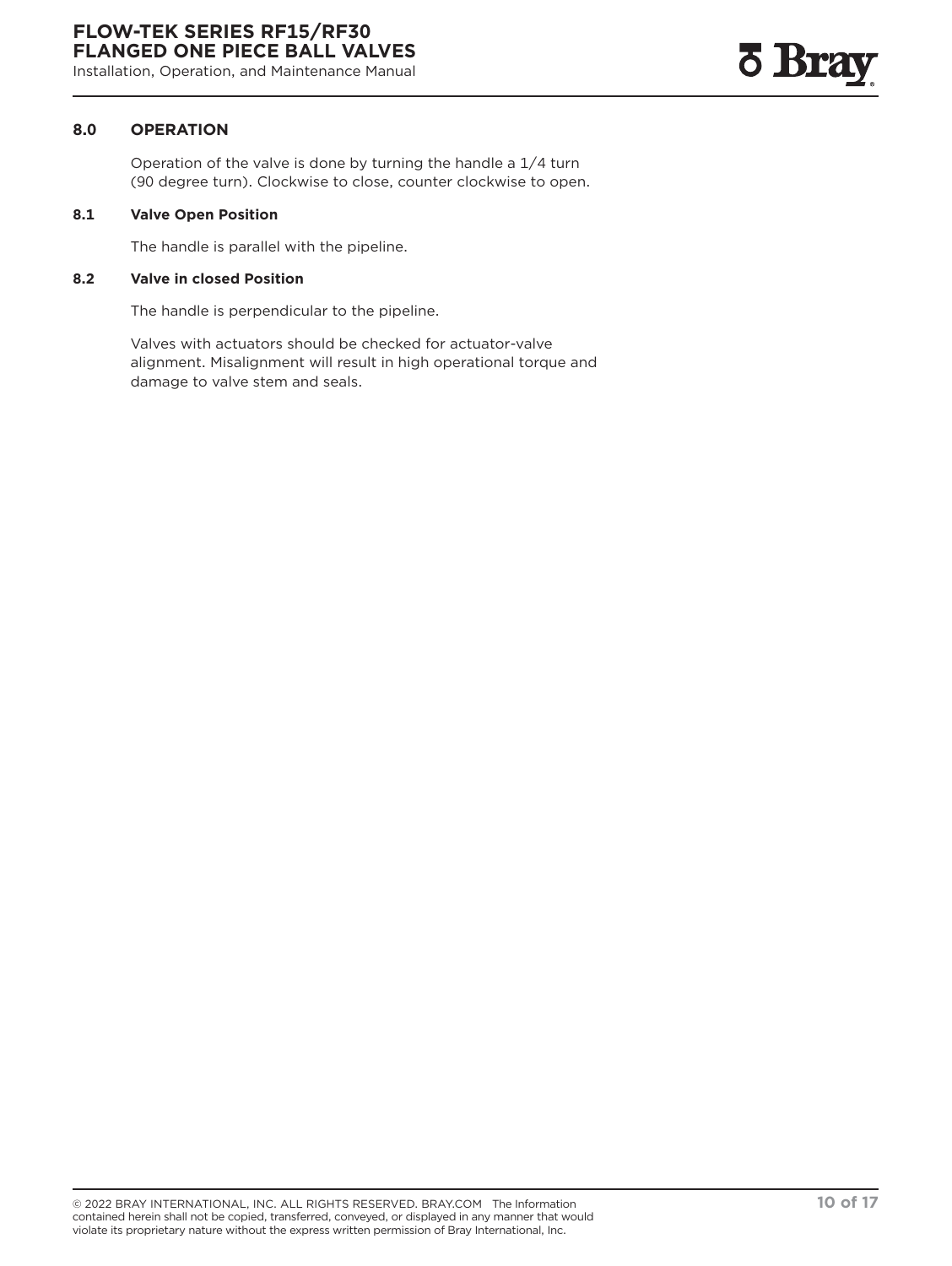#### <span id="page-10-0"></span>**9.0 STEM SEAL ADJUSTMENT**

For 1" - 2", if slight leakage is noted at stem, straighten lock washer tab, tighten stem nut to flatten Belleville Washers, back stem nut off 1/4 turn, secure lock washer tab.

For sizes larger than 2", simply tighten gland bolts evenly until leak stops. Do not over tighten. See **Table 1** for Recommended Gland Nut Torque.



#### **WARNING**

DO NOT remove packing gland or any other valve parts while line is under pressure!

Stem seal leakage may be corrected without disassembly by tightening the packing gland nut until such leakage stops. If the leakage continues or valve operating torque becomes excessive, the seals are worn and replacement will be necessary.

| <b>Table 1 - Recommended Gland Nut Torque</b> |                                     |                                |                           |  |
|-----------------------------------------------|-------------------------------------|--------------------------------|---------------------------|--|
| <b>Valve Size</b><br><b>NPS</b>               | Recommended<br><b>Torque Ibs-in</b> | <b>Valve Size</b><br><b>DN</b> | Recommended<br>Torque N m |  |
| 1                                             | 53                                  | 25                             | 6                         |  |
| $1 - 1/2$                                     | 53                                  | 40                             | 6                         |  |
| $\overline{2}$                                | 132                                 | 50                             | 15                        |  |
| 3                                             | 89                                  | 80                             | 10                        |  |
| 4                                             | 89                                  | 100                            | 10                        |  |
| 6                                             | 89                                  | 150                            | 10                        |  |
| 8                                             | 106                                 | 200                            | 12                        |  |
| 10                                            | 106                                 | 250                            | 12                        |  |
| 12                                            | 124                                 | 300                            | 14                        |  |

<u>o Bra</u>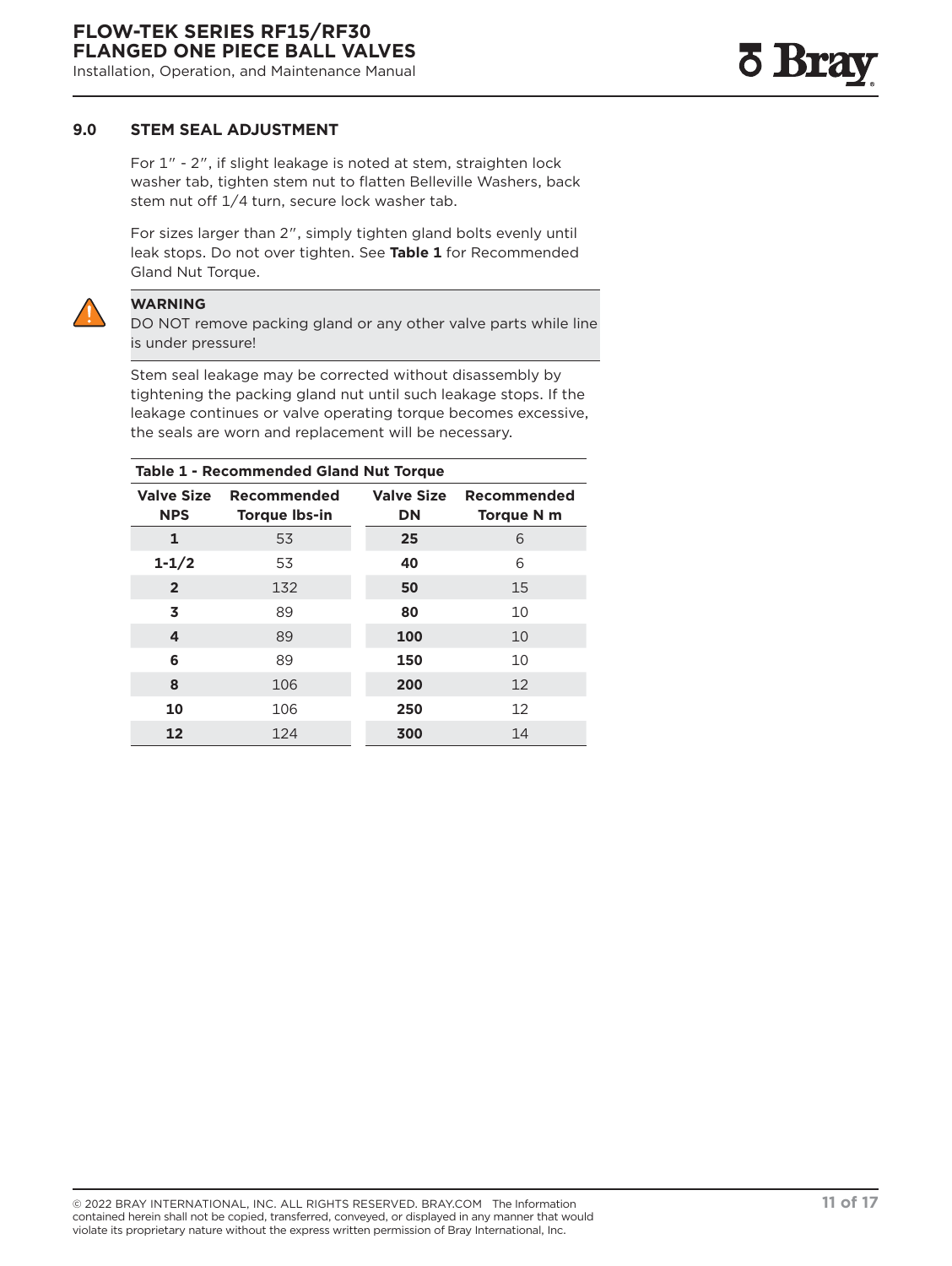<span id="page-11-0"></span>Installation, Operation, and Maintenance Manual

#### **10.0 DISASSEMBLY AND CLEANING PROCEDURE**



#### **CAUTION**

Line must be depressurized before disassembly. Valve should be cycled to assure there is no pressure trapped in valve cavity. Ball valves can trap pressurized media when closed. Flush line with valve in the half open position to remove hazardous media.



#### **WARNING**

DO NOT remove packing gland or any other valve parts while line is under pressure!

If the valve has been used to control hazardous media, it must be decontaminated before disassembly. It is recommended that the following steps be taken for safe removal and re-assembly.

As shipped from the factory, valves contain silicone based lubricant. This is for break-in and may be removed, if it is objectionable for a particular application, by disassembly and solvent washing,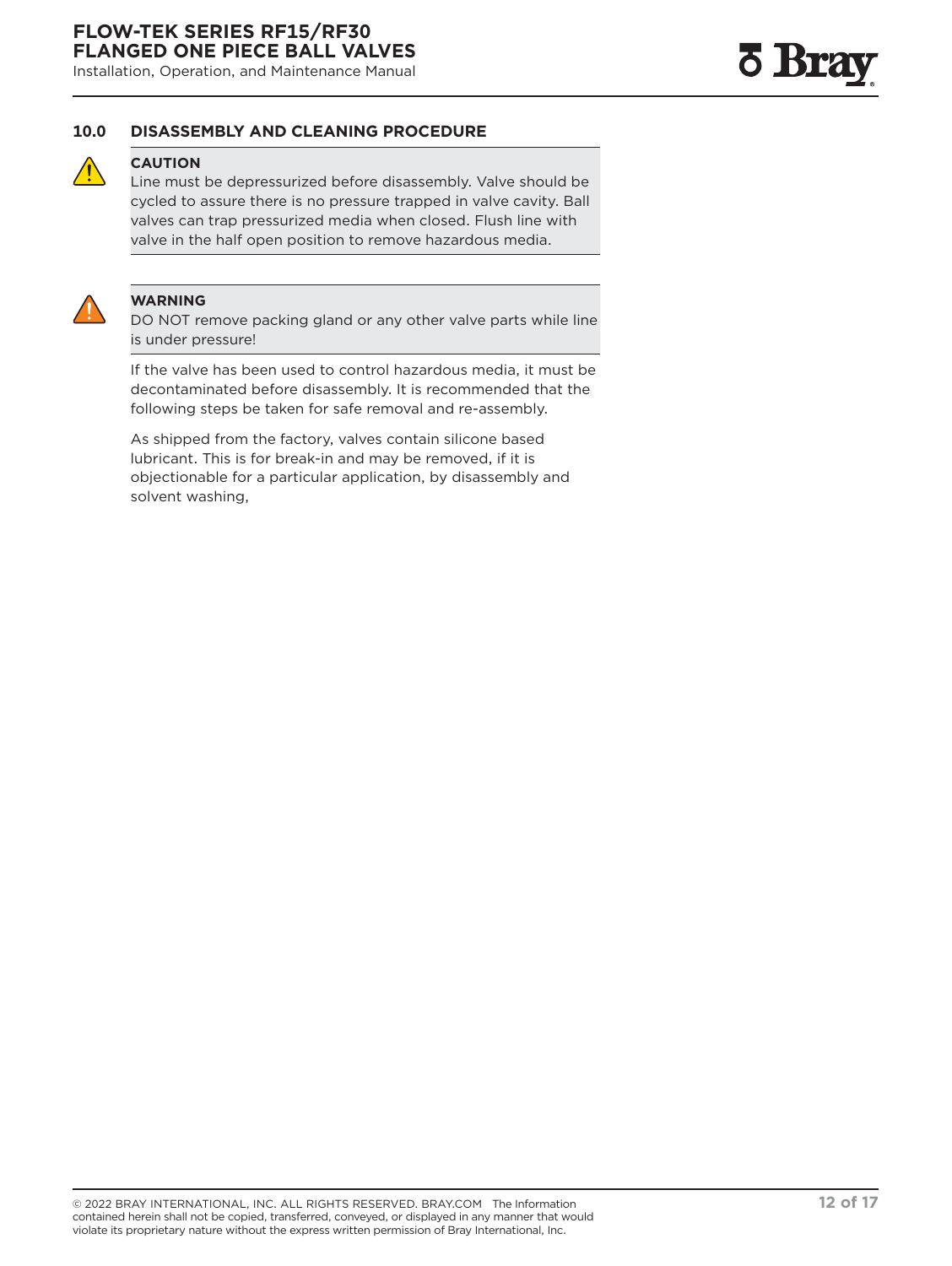<span id="page-12-0"></span>Installation, Operation, and Maintenance Manual

#### **11.0 DISASSEMBLY**



#### **WARNING**

DO NOT remove packing gland or any other valve parts while line is under pressure! Under no circumstance! Line must be depressurized before disassembly.

Remove valve from line and clamp in vise with handle and removable body insert in an accessible position.

Put ball in the OPEN position. Insert spanner wrench into slot in the retainer and rotate the counter-clockwise.

Remove body seal from body. Use caution to prevent damage to metal parts; discard seal.

Turn handle to CLOSED position so that the stem tang and ball slot are in line with the port opening. Lift or roll ball out of insert end. **NOTE: Extreme caution should be taken to avoid damage to the ball.**

If stem seals are to be replaced, remove handle retainer nut, stop plate and packing gland. Push stem into valve cavity and remove from retainer end.

Remove seats from insert and body cavity, remove stem seals.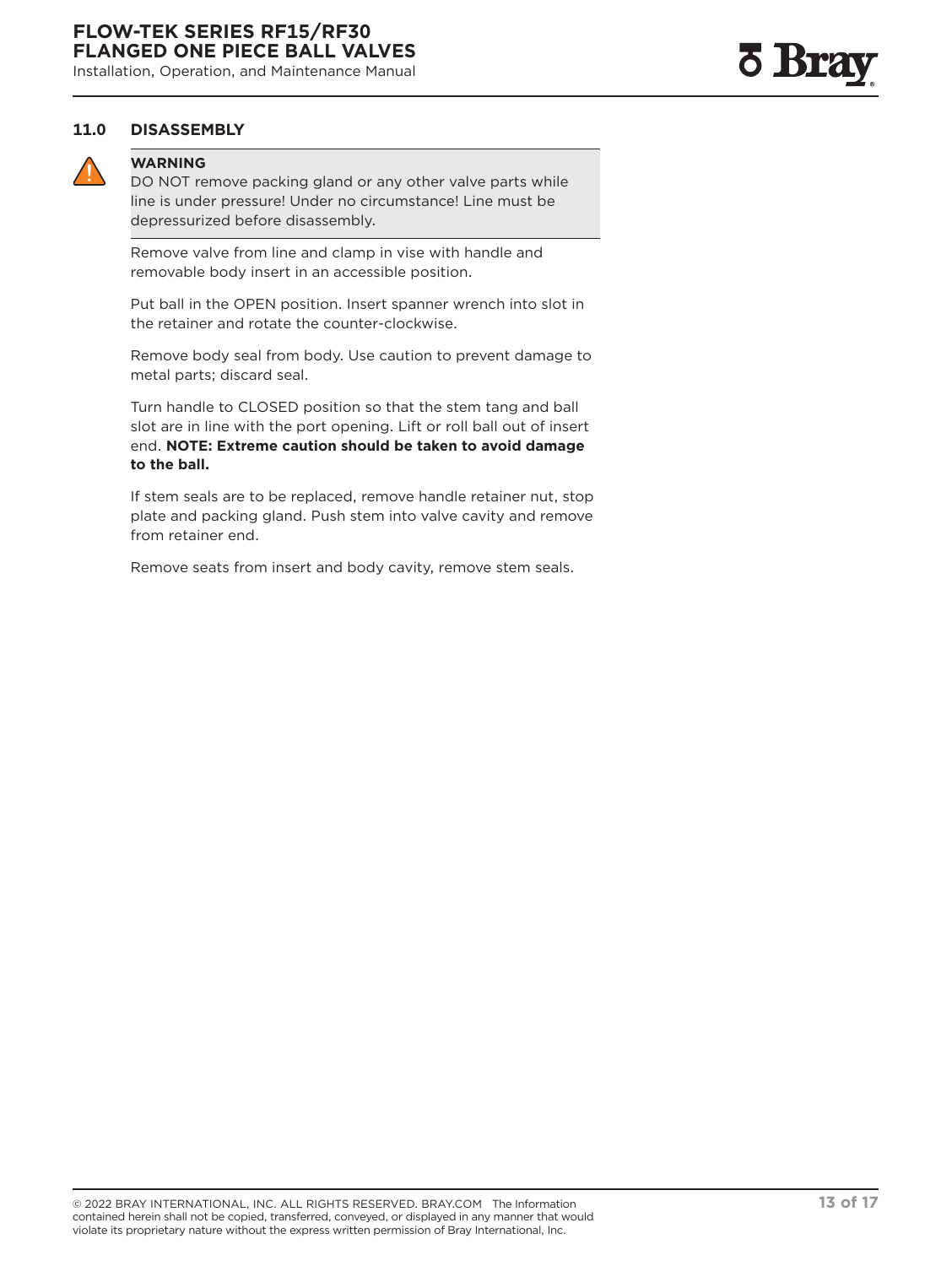#### <span id="page-13-0"></span>**12.0 VISUAL INSPECTION**

Clean and inspect metal parts. It is not necessary to replace the ball and stem unless the seating surfaces have been damaged by abrasion or corrosion. Replacement of all soft parts whenever the valve is disassembled for reconditioning is strongly recommended for protection against subsequent leakage after valve assembly. The replacement parts can he ordered in kit form.

**NOTE: The valve may be assembled and operated dry where no lubricants are allowed in the system;** however, a light lubrication of mating parts will aid in assembly and reduce initial operating torque. Lubricant used must be compatible with the intended line fluid.

<u>o</u> Bra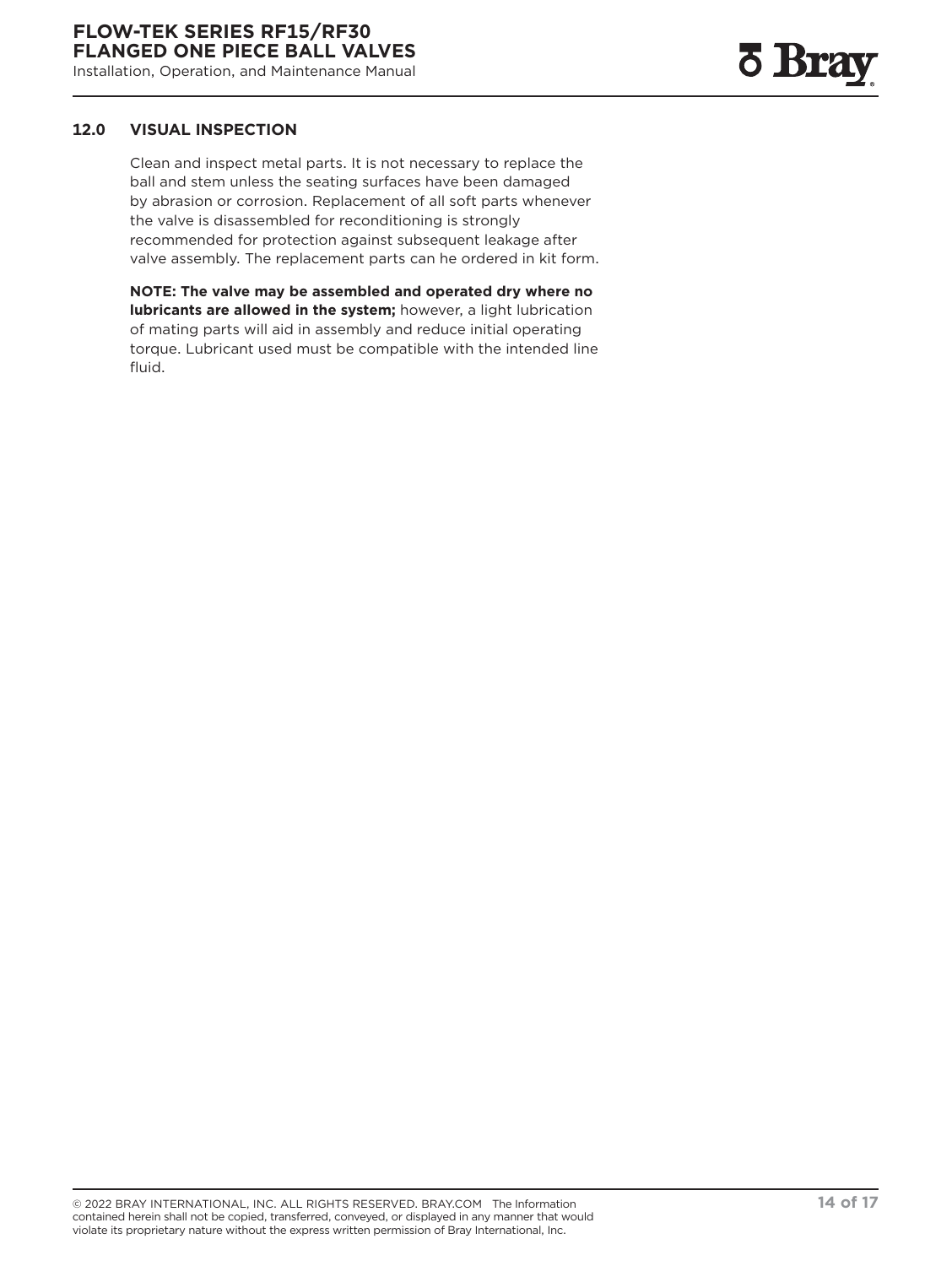#### <span id="page-14-0"></span>**13.0 ASSEMBLY**

Install one seat in the body seat cavity with the spherical curvature facing the ball.

Install thrust washer on stem and slide the stem up through the body. Install packing and packing gland with packing gland bolt.

Torque the packing gland nut with recommended values from **Table 1** (page 11).

Install stop plate, handle and handle retainer nut.

Turn the handle clockwise to the CLOSED position. Line up the ball slot with the stem tang and slide the ball into position.

Open the valve to hold the ball in place.

Install the remaining seat in the insert with the spherical curvature facing the ball. Install body gasket.

Carefully center the insert and press down until the threads are engaged. Start the threads clockwise by hand tightening with the tool used for removal. The end cap should be tightened until the end cap is flush with the flange face. The insert bottoms out in a metal to metal fit.

Cycle the valve slowly, with a gentle back and forth motion, to build gradually to the full quarter turn. By cycling slowly, the seat lips will assure a permanent seal shape against the ball. A fast turning motion, at this point, may cut the seats before they have a chance to form the proper seal.

If a tester is available, pressure test valve prior to re-installation.

#### **13.1 Test as follows**

Test valve, if possible, prior to placing valve back into line position.



#### **WARNING**

If not properly secured, the valve can become separated from the pressure source, resulting in possible injury. Always join the valve to flanges of the same pressure rating and secure with a full set of flange bolts.

Apply test flange to the valve with full set of flange bolts and a suitable gasket. Orient the valve with the bore in the vertical position and the seat being tested facing up.

Introduce 50 to 100 psig air. Partially cycle the valve, under pressure, and then slowly close to make sure the cavity is pressurized (use hearing protection). Pour water into the upper port to cover the ball and visually check for bubbles. If bubbles appear, pour the water out, cycle the valve several times and recheck. To check for leakage in the other port, reverse the valve and introduce air pressure to the port just checked.

Check the stem seal at this time by coating the gland area with a soapy water solution. If leakage occurs, tighten stem seal just until leakage stops.

<sup>© 2022</sup> BRAY INTERNATIONAL, INC. ALL RIGHTS RESERVED. BRAY.COM The Information **15 of 17** contained herein shall not be copied, transferred, conveyed, or displayed in any manner that would violate its proprietary nature without the express written permission of Bray International, Inc.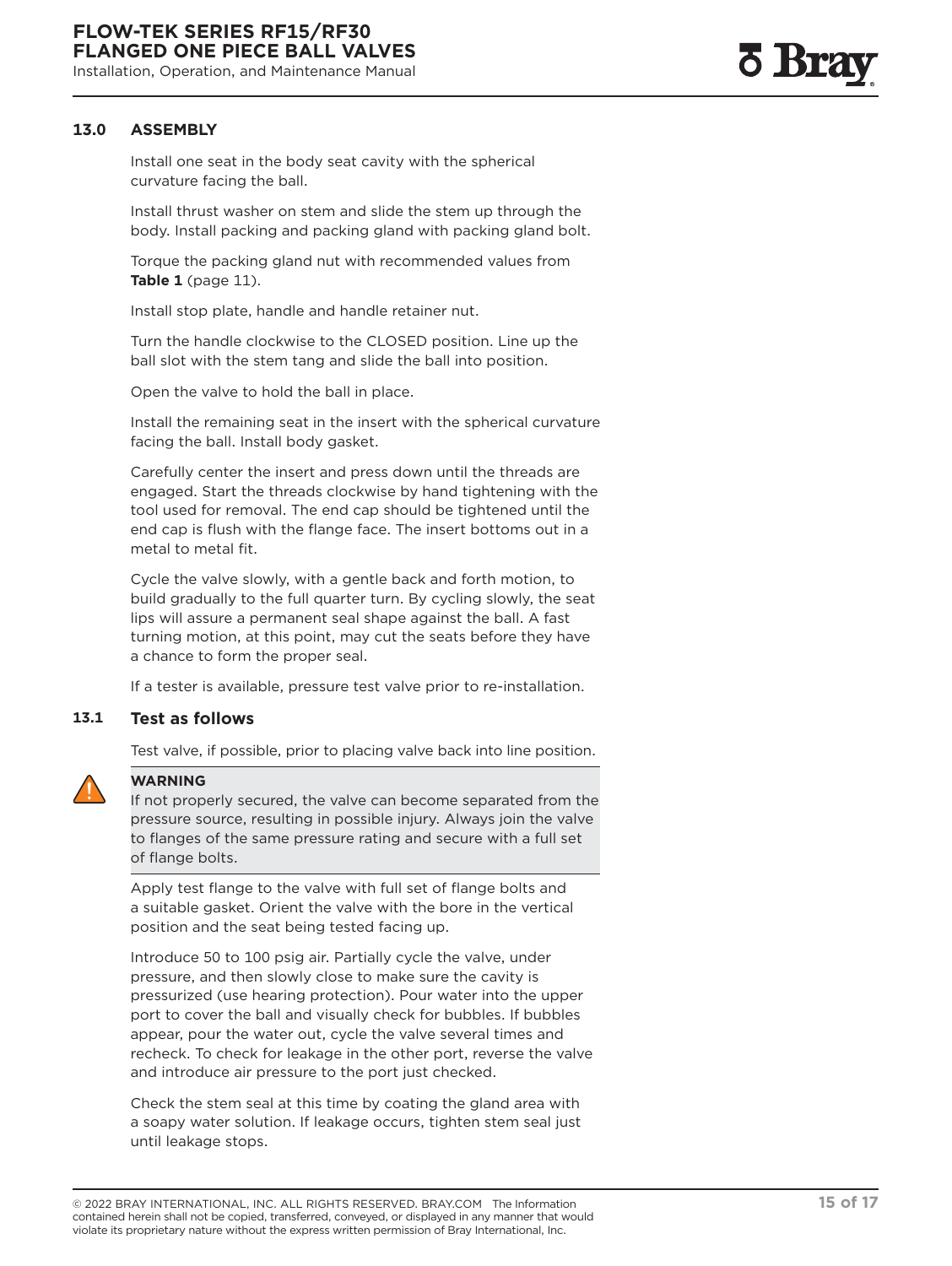

#### <span id="page-15-0"></span>**15.0 RETURN MERCHANDISE AUTHORIZATION**

All products that are returned require a Return Merchandise Authorization (RMA). Contact a Bray representative for instructions and RMA forms to be completed prior to return of any product.

The following information must be provided when submitting RMA.

- > Serial number
- > Part number
- > Month and year of manufacture
- > Actuator specifics
- > Application
- > Media
- > Operating temperature
- > Operating pressure
- > Total estimated cycles (since last installation or repair)

**NOTE**: Product information is provided on identification tag attached to device.



#### **NOTICE**

Materials must be cleaned and sanitized prior to return. MSDS sheets and Declaration of Decontamination are required.